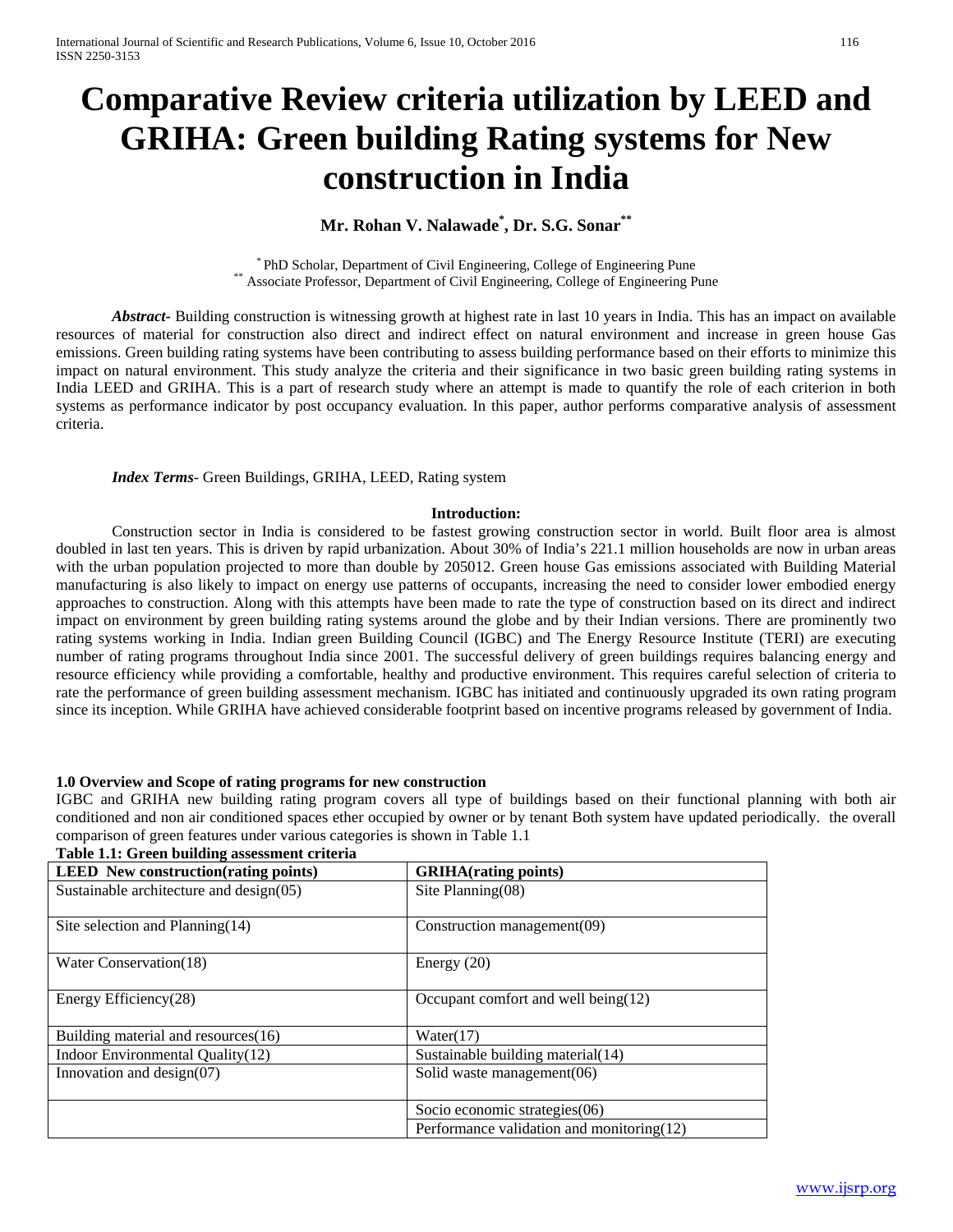Comparative observations of above table are promptly highlighting efforts provided by GRIHA in incorporating performance monitoring as one of governing criteria in assessment. While social economic strategies are also covered by LEED rating in sub criteria of other major heads. Analysing credit points in rating system shows efforts by both system in optimizing energy and water use in buildings. This is to be monitored for making system sustainable over its life cycle.

## **2.0 Site Selection and planning Guidelines**

Selection of most feasible site to carry out a specific function of building is very important and challenging task which also have financial implication on feasibility of project in longer run. Ideal site selection will further assist in achieving ratings in other heads like availability of local material, energy efficiency by orientation of building and so on. The table 2.1 shows comparison of sub criteria handled by both systems in selecting green rated site for proposed project.

#### **Table 2.1 Site selection Guidelines**

| LEED site selection and Planning $(14)$             | <b>GRIHA</b> site Planning<br>$(08)$ and<br><b>Construction</b> |  |
|-----------------------------------------------------|-----------------------------------------------------------------|--|
|                                                     | Management(09)                                                  |  |
| Local Building regulations (mandatory)              | Site Selection $(01)$                                           |  |
| Soil Erosion control(mandatory)                     | Low Impact design $(04)$                                        |  |
| Basic amenities $(01)$                              | Design to mitigate Urban heat island effect $(02)$              |  |
| Proximity to public transport $(01)$                | Site imperviousness factor $(01)$                               |  |
| Low emitting vehicles $(01)$                        | during<br>Preserve<br>landscape<br>and<br>protect               |  |
|                                                     | construction(04)                                                |  |
| Natural topography and vegetation (02)              | Construction management practices (04)                          |  |
| Preservation or transplantation trees(01)           | Air and water pollution control(01)                             |  |
| Heat island Reduction Roof, Non-roof<br>$(02$ each) |                                                                 |  |
| Outdoor light pollution reduction(01)               |                                                                 |  |
| Universal design $(01)$                             |                                                                 |  |
| Basic facilities for construction workforce(01)     |                                                                 |  |
| Green building guidelines(01)                       |                                                                 |  |

Comparative analysis of both systems shows LEED system is with lesser credit points still covers additional domains like local building regulations and basic facilities for construction workforce. It shows site selection is a critical criteria and need to verify through maximum aspects as prescribed in LEED rating system.

## **3.0 Water and Energy use Guidelines**

Energy efficiency and water efficiency in buildings have given highest credits in both rating program. These two criteria are governed by planning and construction aspect of buildings and need attention at design and construction phases of project .This needs further evaluation of their individual sub criteria as shown in following table 3.1

| Table 3.1 Energy emelency erneria comparison         |                                             |
|------------------------------------------------------|---------------------------------------------|
| LEED energy efficiency criteria $(28)$               | <b>GRIHA</b> energy efficiency criteria(20) |
| Ozone depleting substances                           | Energy Efficiency $(13)$                    |
| Minimum Energy efficiency                            | Renewable energy utilization (07)           |
| Commissioning plan for building equipment and        | Zero ODP material $(00)$                    |
| systems                                              |                                             |
| Ecofriendly refrigerant(01)                          |                                             |
| Enhance energy efficiency $(15)$                     |                                             |
| Onsite renewable energy (06)                         |                                             |
| Off site renewable energy $(02)$                     |                                             |
| Commissioning and post installation of equipment and |                                             |
| systems $(02)$                                       |                                             |
| Energy metering and management $(02)$                |                                             |

## **Table 3.1 Energy efficiency criteria comparison**

This comparison demonstrates a clear distinction regarding consideration of role of ozone depleting material in deciding energy use in built environment. LEED considers ozone depletion substances as a mandatory requirement while GRIHA denies its contribution in system. LEED also signify importance of commissioning plan for building equipment and systems which will further assist in improving energy monitoring.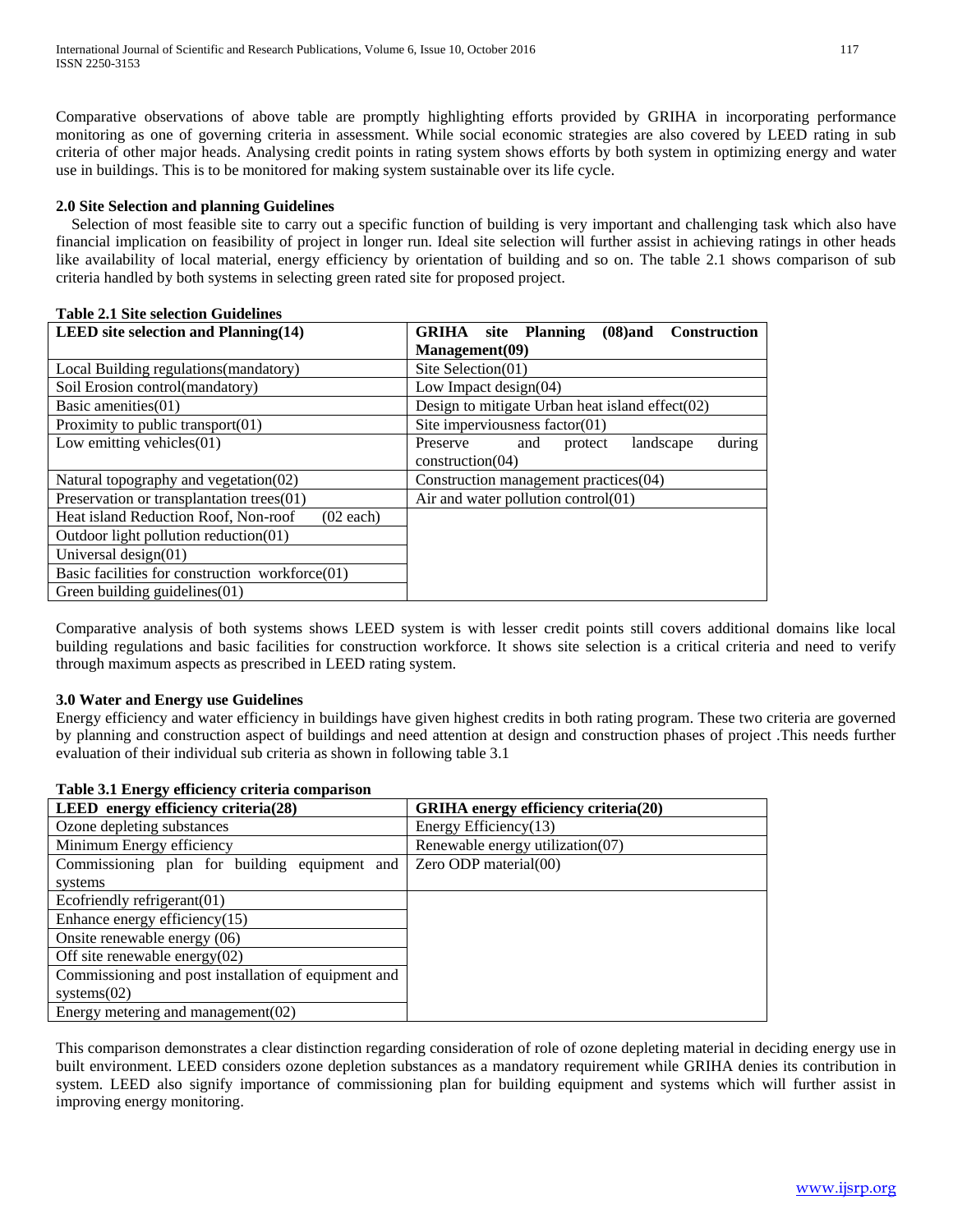| Table 9.2 waith ast criteria comparison         |                                            |
|-------------------------------------------------|--------------------------------------------|
| <b>LEED</b> water efficiency criteria(18)       | <b>GRIHA</b> water use criteria(17)        |
| Rain water harvesting for roof and non roof(04) | Use of lowflow fixtures and systems $(04)$ |
| Water efficient plumbing fixtures $(05)$        | Reducing landscape water demand (04)       |
| Landscape design $(02)$                         | Water quality $(02)$                       |
| Management of Irrigation systems(01)            | On site water reuse $(05)$                 |
| Wastewater treatment and reuse(05)              | Rainwater recharge $(02)$                  |
| Water metering $(01)$                           |                                            |

## **Table 3.2 Water use criteria comparison**

This criterion of both rating system is equally weighed at every sub criteria level.

#### **4.0 Building material and resource guideline**

Building material and resources used in buildings consumes 60 % of total project cost also it depletes the natural material availability thus this criteria is directly influencing the rating in green building assessment system.

#### **Table 4.1 Comparison under building material and resources**

| LEED building material criteria $(16)$            | building material<br>GRIHA<br>solid<br>and<br>waste        |  |
|---------------------------------------------------|------------------------------------------------------------|--|
|                                                   | management criteria(20)                                    |  |
| Segregation of Waste Post Occupancy               |                                                            |  |
|                                                   | Utilization of BIS recommended waste materials in          |  |
|                                                   | building structure (6)                                     |  |
| Sustainable building Material (08)                | building<br>in<br>Embodied<br>of<br>Reduction<br>energy    |  |
|                                                   | structures $(04)$                                          |  |
| Organic Waste Management, Post Occupancy(02)      | Use of Low environmental impact material in Interior $(4)$ |  |
| Handling of waste during construction(1)          | Avoided post construction Landfills(4)                     |  |
| Use of certified building materials, products and | Treat organic waste on $site(2)$                           |  |
| equipment(5)                                      |                                                            |  |

Above comparison GRIHA and LEED covers common aspects with both systems taking post occupancy responsibility of rating program in sustaining its rating like Post occupancy waste management.

#### **5.0 Occupant comfort with indoor environmental quality**

#### **Table 5.1 IAQ comparison**

| <b>LEED Indoor Environment quality criteria(12)</b>  | Occupant comfort and well being $(12)$                |
|------------------------------------------------------|-------------------------------------------------------|
| Minimum fresh air ventilation                        | Achieving indoor comfort requirement(06)              |
| Tobacco smoke control                                | Maintaining good IAQ(04)                              |
| $CO2$ monitoring $(1)$                               | Use of low VOC paints and other compounds in building |
|                                                      | interiors(02)                                         |
| Day lighting $(2)$                                   |                                                       |
| Outdoor Views(1)                                     |                                                       |
| Minimise Indoor outdoor pollutants(1)                |                                                       |
| Low emitting material $(3)$                          |                                                       |
| Occupant Well-being Facilities(1)                    |                                                       |
| Indoor Air Quality Testing, After Construction       |                                                       |
| and Before Occupancy $(2)$                           |                                                       |
| Indoor air Quality management during construction(1) |                                                       |

LEED criteria is distributed in specific requirements as shown in table 5.1 while GRIHA considers general requirements , this major head of rating system is to be evaluated under post occupancy stage.

#### **6.0 Statistical analysis**

LEED and GRIHA provide rating to buildings under new construction with distribution of points earned as detailed in Table 6.1

#### **Table 6.1 Rating distribution for LEED and GRIHA**

| <b>LEED</b>      | <b>Points</b> | GRIHA             | <b>Points</b> |
|------------------|---------------|-------------------|---------------|
| <b>Certified</b> | 40-49         | One Star          | $25 - 40$     |
| <b>Silver</b>    | 50-59         | <b>Two Star</b>   | 41-55         |
| Gold             | $60-74$       | <b>Three Star</b> | 56-70         |
| <b>Platinum</b>  | 75-89         | <b>Four Star</b>  | 71-85         |